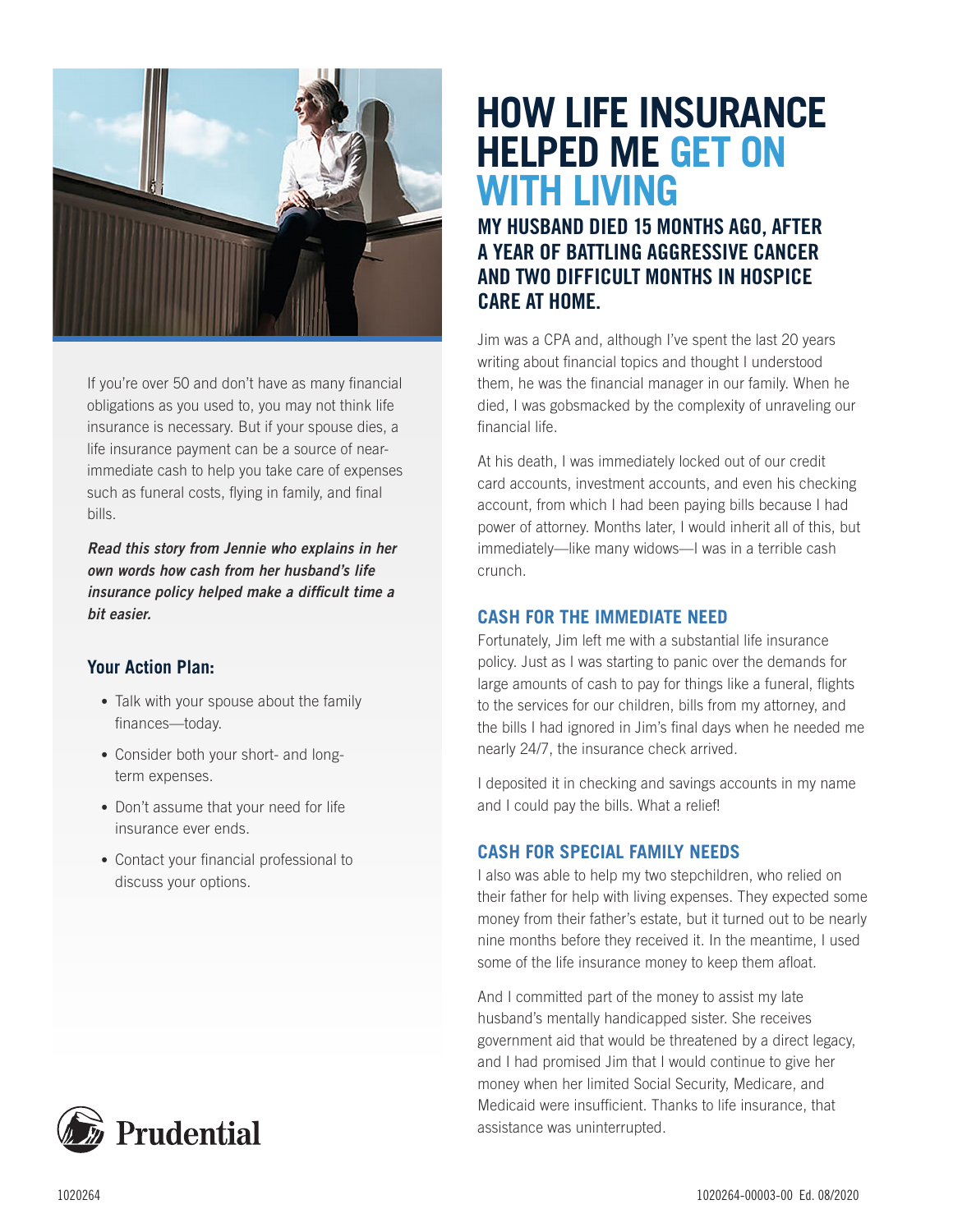

#### **What You Can Learn from My Experience**

What I didn't understand, before it happened to me, was the financial demands that come with the death of a spouse.

#### **WHO REALLY NEEDS LIFE INSURANCE LATER IN LIFE?**

By the time we were in our 50s, I thought we probably didn't need much, if any, life insurance.

When I was younger—and had young children and sizable debts, including a large mortgage—the reasons to buy life insurance were crystal clear to me.

But after our children were grown, we experienced some financial success and could afford to build a dream house on the lake and buy a boat to go with it. Life insurance didn't seem important to me then because I wasn't worried about paying off a mortgage or a loan on those assets.

When Jim bought this life insurance policy, I was very skeptical. It seemed like a lot of money to spend on something that I thought we wouldn't need anytime soon. At 50, life seemed to stretch on forever.

But Jim, always the foresighted, money-smart man, persuaded me that if something happened to either one of us, we would still appreciate having cash from a life insurance policy to cover not only immediate demands for cash, but also ongoing obligations. Life insurance, he said, would give me security and peace of mind. He also argued that a life insurance policy was a good investment for people like us who were already maxing out our tax-advantaged retirement savings plans.

*Fifteen years later, I blessed him for his wisdom.*



#### **HAVE THE CONVERSATION**

Hindsight is 20/20. If I had it all to do over, I would have talked more with Jim about life, death, and money. I might have insisted on my having a larger role in managing our finances. If you haven't raised these issues with your spouse, there's no better time to do so than right now.

Both of you need to understand enough about your financial situation to know what to do in the event of the other's death, or even physical or mental incapacitation. Once a health crisis occurs, it's often too late to be figuring out what needs to be done.

I also might have considered spending even more on life insurance because it could have been a smart way to leave a bigger legacy to our grown children. While the need for life insurance is pretty obvious when you have young children, it also can be valuable later in your children's lives when they still have financial needs to be met, and perhaps families of their own.